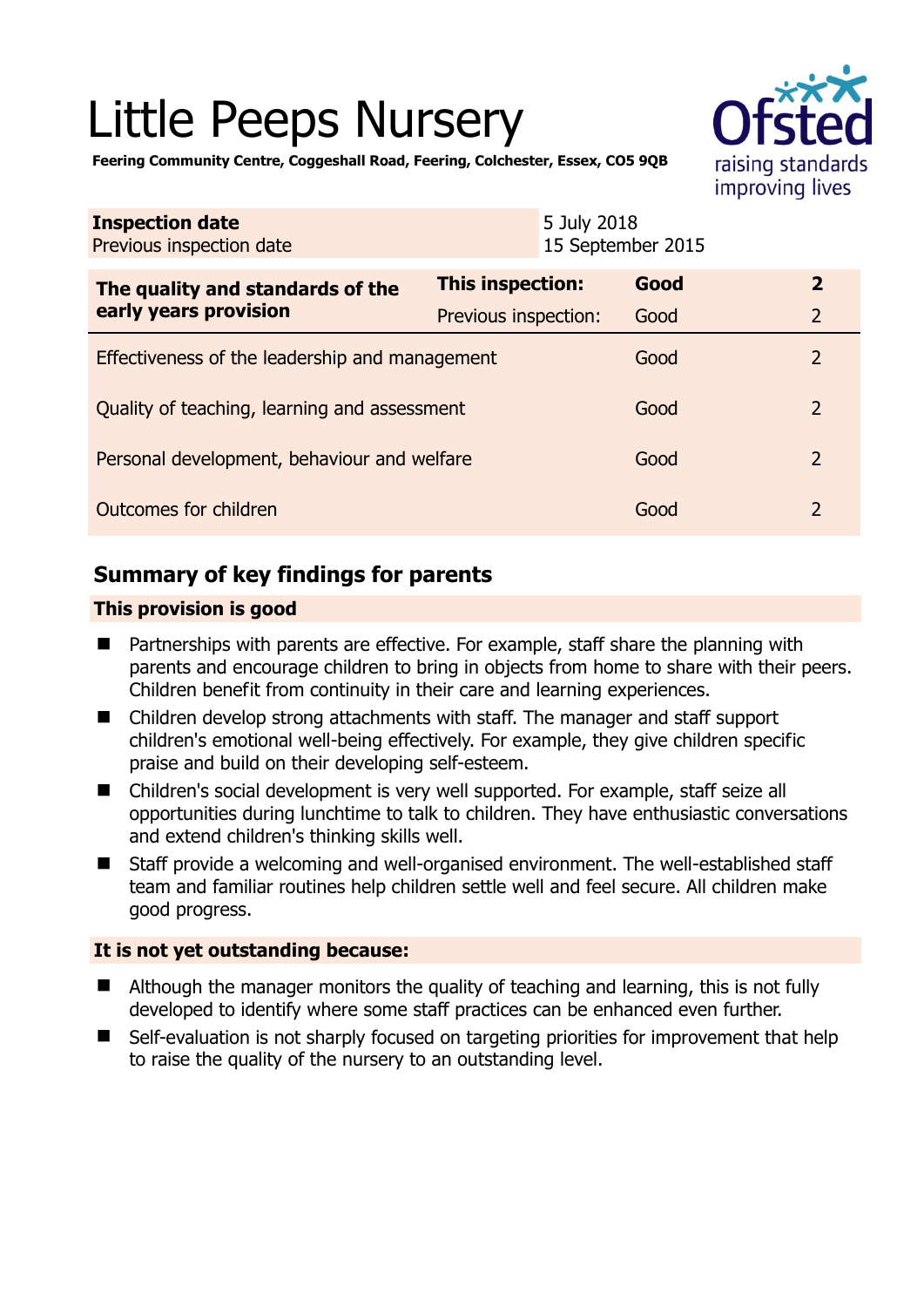# **What the setting needs to do to improve further**

# **To further improve the quality of the early years provision the provider should:**

- $\blacksquare$  build on ways to extend staff's professional development and raise the quality of practice to an even higher level
- $\blacksquare$  strengthen the process for self-evaluation to plan more precisely for further improvements that will help to raise the quality of practice to an outstanding level.

# **Inspection activities**

- The inspector observed activities in the nursery and outdoor area. She assessed the impact activities have on children's learning.
- The inspector completed a joint observation with the nursery manager.
- The inspector held meetings with the nursery manager. She looked at relevant documents and evidence of the suitability of staff working in the nursery.
- The inspector spoke to parents and took account of their views.
- The inspector spoke to children and staff during the inspection to obtain their views.

#### **Inspector**  Jemma Hudson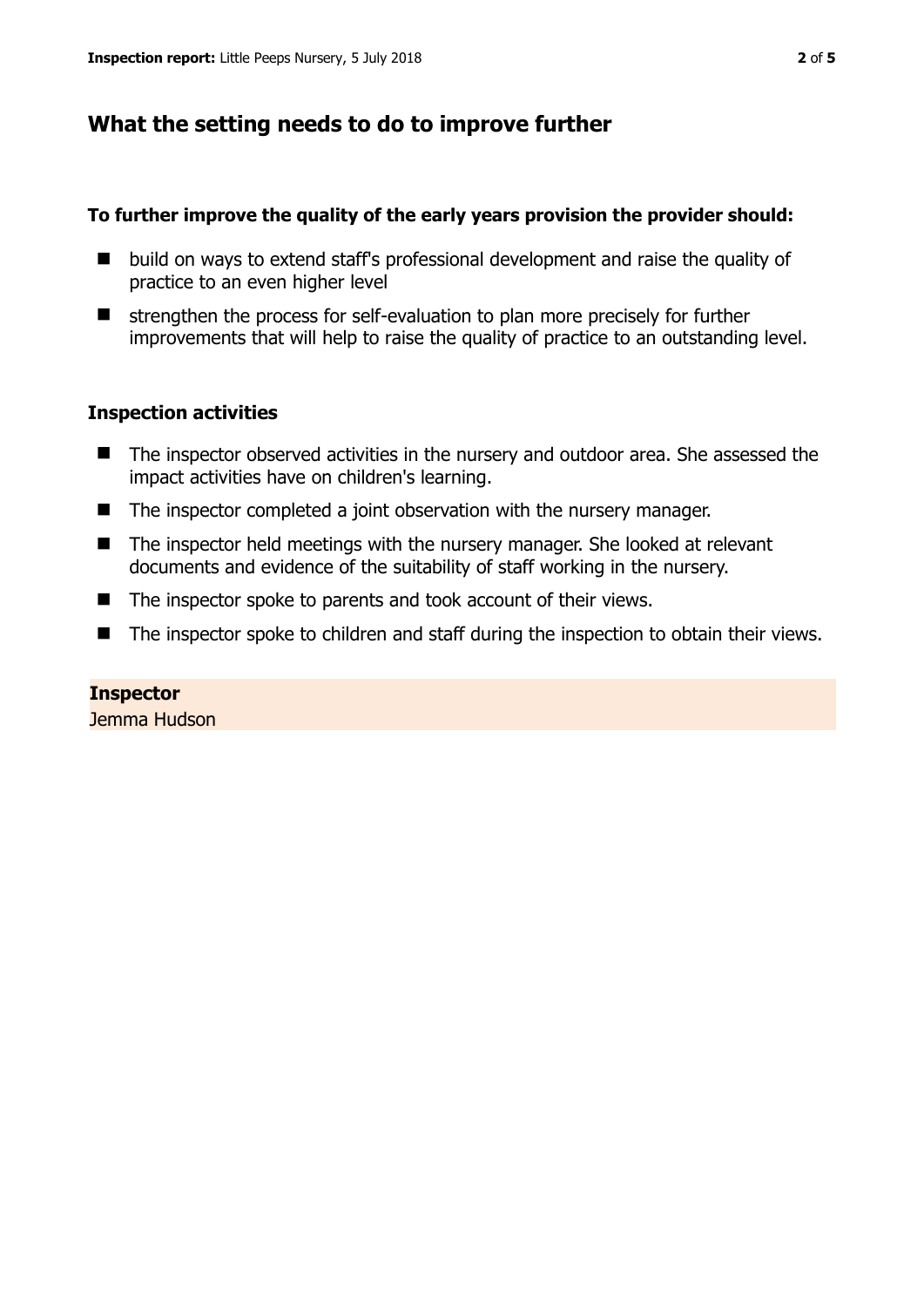# **Inspection findings**

# **Effectiveness of the leadership and management is good**

Safeguarding is effective. All staff have a good understanding of how to keep children safe. They know the procedures to follow if they have any concerns regarding their welfare. The staff team is well established and they work together effectively to create a safe environment. The manager is committed to improving children's outcomes. She monitors assessments that staff make of children's development. This helps her to identify any specific learning requirements for individual children. Effective partnerships with parents and other professionals help to provide a consistent approach to children's care and learning. Feedback from parents is extremely positive. They comment that their children are happy and settled.

## **Quality of teaching, learning and assessment is good**

Staff carry out regular and precise observations of children's individual development and plan accurately towards their next steps in learning. Staff provide a range of resources and activities in the indoor and outdoor environments. Staff get down to the children's level and interact purposefully as they play alongside each other. They engage children in meaningful conversations and skilfully ask questions to build on what they already know. This supports children's communication skills. Furthermore, staff support children's developing vocabulary. For example, they introduce a range of words to help children to describe the different parts of their body. They teach them new words, such as 'thighs' and earlobes. Staff support children's understanding of counting and number. For example, during snack time younger children are encouraged to count how many children there are and then collect the right number of cups and plates from the kitchen. Staff extend older children's understanding by posing appropriate questions such as, 'How many more do we need?' This is one of the ways that children's mathematical development is promoted.

## **Personal development, behaviour and welfare are good**

Children develop secure and meaningful relationships with staff and other children. They settle well and are emotionally secure and confident in the welcoming and nurturing environment. Children develop good independence skills through activities and routines. staff remind children to wear sun hats and to drink water to stay hydrated in the hot weather. Staff are good role models who speak respectfully to children and others. They support children to learn the rules of the nursery and are consistent in their approach to children's behaviour. Children behave well.

## **Outcomes for children are good**

Children are competent and resilient learners who make good progress. They are ready for the next stage of their education, including school. Older children learn how to write their name and enthusiastically talk about the sounds that they can hear in words. Children count and recognise shapes. They confidently explore the environment and lead their own learning when appropriate.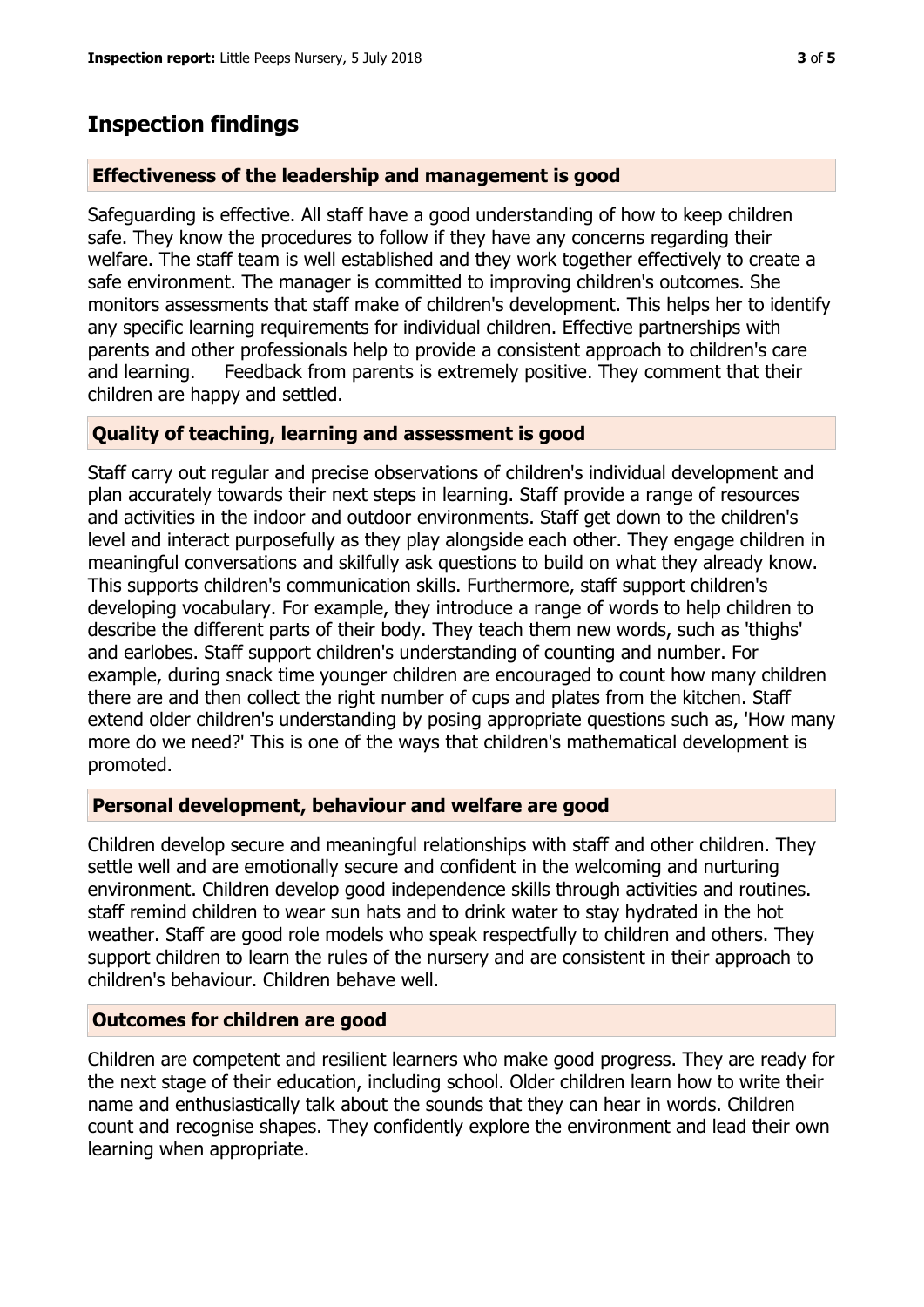# **Setting details**

| Unique reference number                             | EY274002                                                                             |  |
|-----------------------------------------------------|--------------------------------------------------------------------------------------|--|
| <b>Local authority</b>                              | <b>Essex</b>                                                                         |  |
| <b>Inspection number</b>                            | 1128902                                                                              |  |
| <b>Type of provision</b>                            | Full-time provision                                                                  |  |
| Day care type                                       | Childcare - Non-Domestic                                                             |  |
| <b>Registers</b>                                    | Early Years Register, Compulsory Childcare<br>Register, Voluntary Childcare Register |  |
| Age range of children                               | $2 - 4$                                                                              |  |
| <b>Total number of places</b>                       | 24                                                                                   |  |
| Number of children on roll                          | 21                                                                                   |  |
| Name of registered person                           | Little Peeps Nursery Limited                                                         |  |
| <b>Registered person unique</b><br>reference number | RP521845                                                                             |  |
| Date of previous inspection                         | 15 September 2015                                                                    |  |
| <b>Telephone number</b>                             | 07815 841423                                                                         |  |

Little Peeps Nursery registered in 2003. It is one of two nurseries that are privately owned and managed. The nursery employs four members of childcare staff who all hold an appropriate early years qualification at level 3. The nursery opens Monday, Tuesday, Thursday and Friday during school term time. Sessions are from 9am to midday Monday and Friday, 9am to 3pm on Tuesday and 9am to 1.30pm on Thursday. The nursery provides funded early education for two-, three- and four-year-old children.

This inspection was carried out by Ofsted under sections 49 and 50 of the Childcare Act 2006 on the quality and standards of provision that is registered on the Early Years Register. The registered person must ensure that this provision complies with the statutory framework for children's learning, development and care, known as the early years foundation stage.

Any complaints about the inspection or the report should be made following the procedures set out in the guidance 'Complaints procedure: raising concerns and making complaints about Ofsted', which is available from Ofsted's website: www.gov.uk/government/organisations/ofsted. If you would like Ofsted to send you a copy of the guidance, please telephone 0300 123 4234, or email enquiries@ofsted.gov.uk.